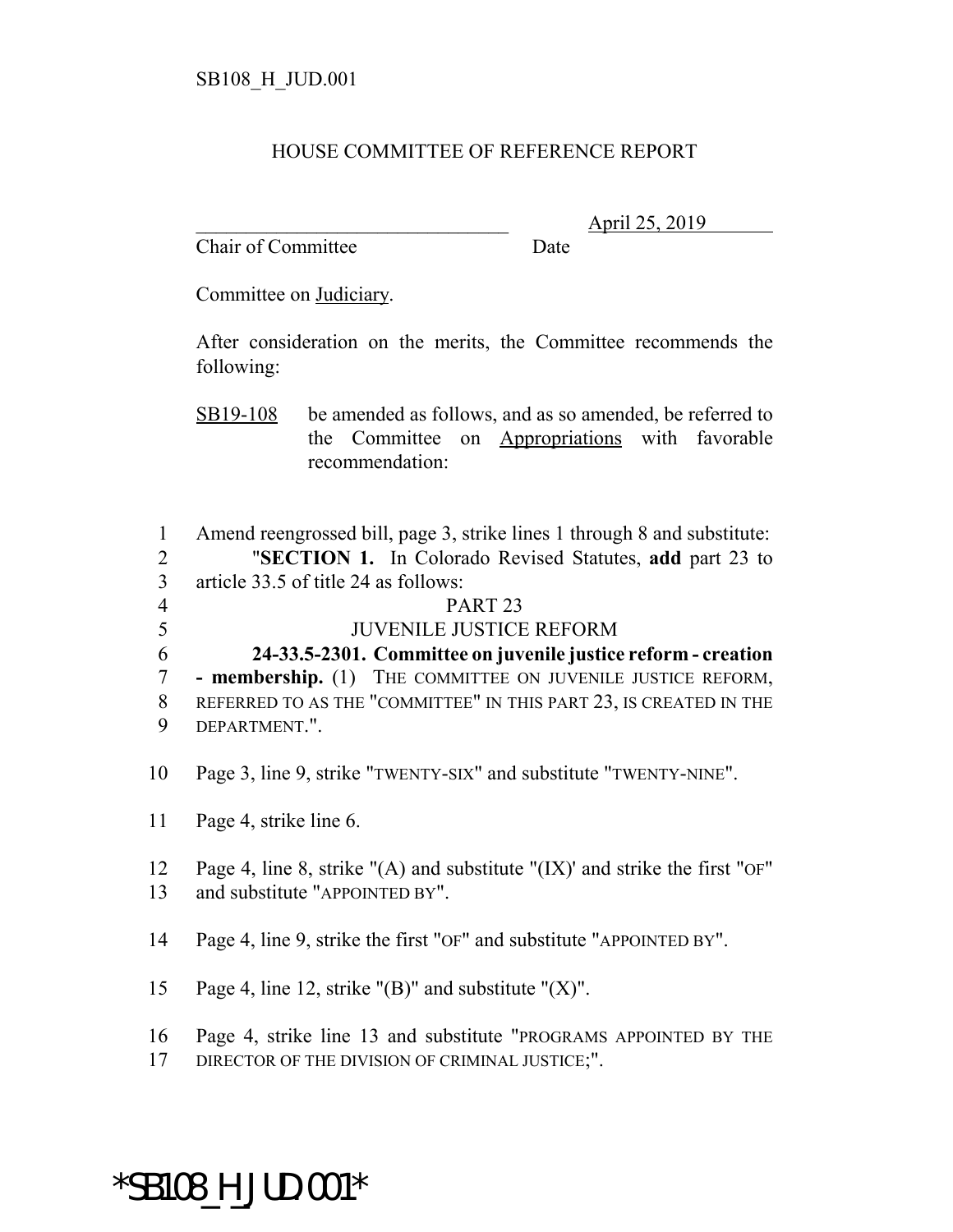Page 4, strike lines 14 through 23, and substitute:

 "(XI) THE EXECUTIVE DIRECTOR OF THE OFFICE OF THE CHILD'S REPRESENTATIVE CREATED IN SECTION 13-91-104, OR THE EXECUTIVE DIRECTOR'S DESIGNEE;

 (XII) THE COLORADO CHILD PROTECTION OMBUDSMAN, OR HIS OR HER DESIGNEE;

 (XIII) A REPRESENTATIVE OF AN ORGANIZATION ADVOCATING FOR VICTIMS OF CRIMES APPOINTED BY THE MINORITY LEADER OF THE HOUSE OF REPRESENTATIVES;

 (XIV) A JUVENILE MENTAL HEALTH PROFESSIONAL, APPOINTED BY 11 THE MAJORITY LEADER OF THE SENATE;

**(XV) TWO REPRESENTATIVES OF COUNTIES, ONE FROM A SMALL-** OR MEDIUM-SIZED COUNTY AND ONE FROM A LARGE COUNTY APPOINTED 14 BY A STATEWIDE ORGANIZATION OF COUNTIES;

 (XVI) TWO PERSONS WHO ARE REPRESENTATIVES OF A NONPROFIT ORGANIZATION THAT PROVIDES PROGRAMS TO PREVENT OR ADDRESS JUVENILE DELINQUENCY, ONE APPOINTED BY THE MINORITY LEADER OF THE SENATE, ONE APPOINTED BY THE SPEAKER OF THE HOUSE OF REPRESENTATIVES;

 (XVII) ONE JUVENILE OR FORMER JUVENILE WHO WAS CHARGED WITH A DELINQUENT ACT, APPOINTED BY THE MINORITY LEADER OF THE 22 HOUSE OF REPRESENTATIVES; AND".

23 Page 4, line 24, strike " $(X)$ " and substitute " $(XVIII)$ ".

 Page 4, lines 26 and 27, strike "CHIEF JUSTICE AND THE GOVERNOR" and substitute "APPOINTING PARTIES".

Page 5, line 2, strike "GOVERNOR" and substitute "COMMITTEE" and strike

"VICE-CHAIR." and substitute "VICE-CHAIR BY A MAJORITY VOTE.".

Page 5, line 16, strike "**24-20-602.**" and substitute "**24-33.5-2302.**".

Page 9, line 15, strike "**24-20-603.**" and substitute "**24-33.5-2303.**".

Page 11, line 7, after the period add "NOTHING PRECLUDES A PERSON

FROM REPORTING CHILD ABUSE OR NEGLECT WHEN REQUIRED UNDER

SECTION 19-3-304, OR A MENTAL HEALTH PROVIDER FROM COMPLYING

WITH A DUTY TO WARN UNDER SECTION 13-21-117 (2).".

Page 11, line 25, strike "24-20-601." and substitute "24-33.5-2301.".

 $*$ SB108 H JUD.001 $*$  -2-